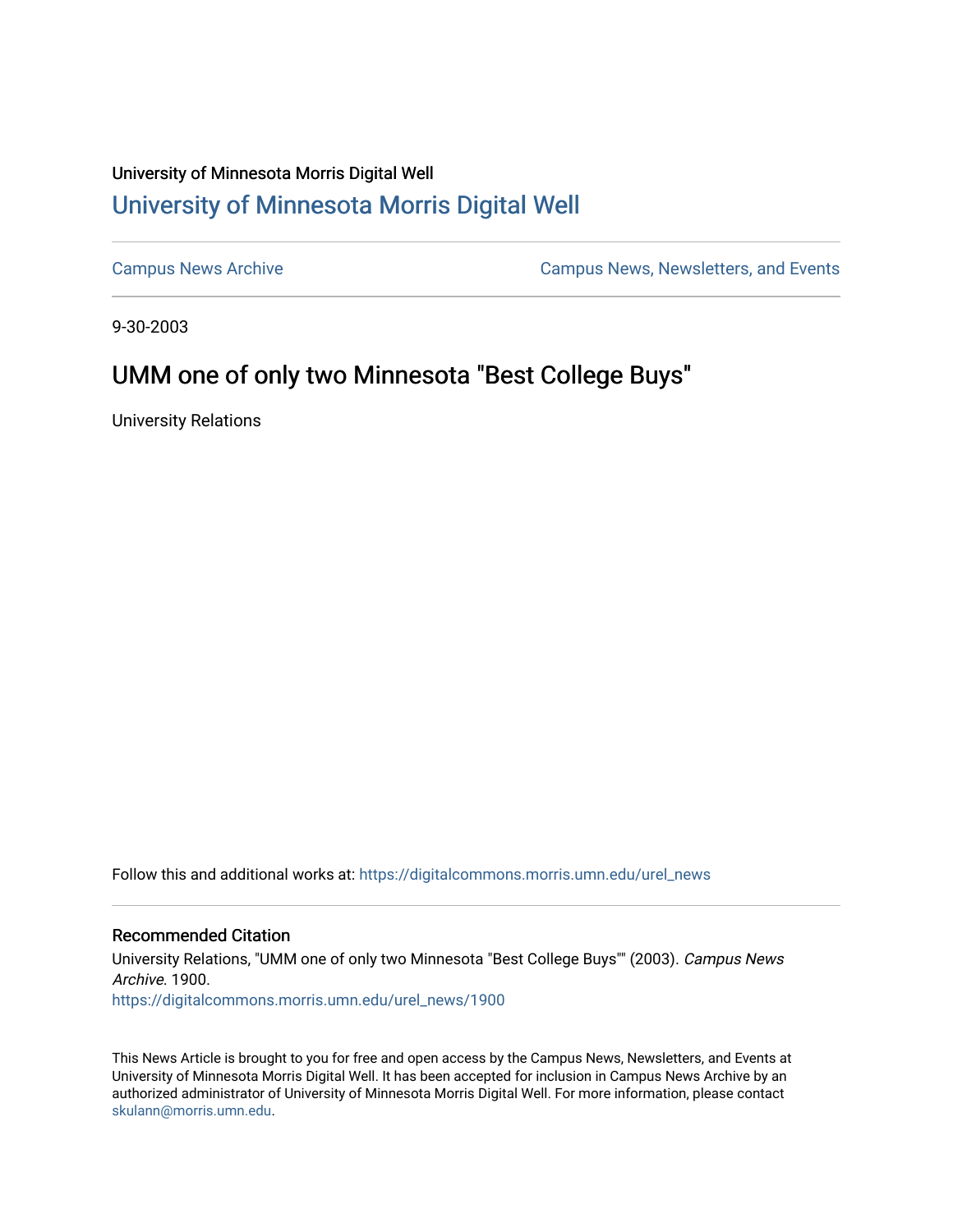

Contact Melissa Weber, Director of Communications Phone: 320-589-6414, weberm@morris.umn.edu

Jenna Ray, Editor/Writer Phone: 320-589-6068, jrray@morris.umn.edu

## **UMM one of only two Minnesota "Best College Buys"**

*Summary:* 

(September 30, 2003)-When searching for a bargain in higher education, the University of Minnesota, Morris should be at the top of the prospective student's shopping list.

UMM is one of only two colleges from Minnesota designated as one of America's 100 Best College Buys, according to the 13th Annual National College Survey conducted by Institutional Research and Evaluation, Inc. The designation follows closely on the heels of a report by U.S. News & World Report which named UMM as one of the top three public liberal arts colleges in the nation. UMM was the only public college in the Midwest to which U.S. News afforded this distinction.

 "It is always nice to have outside evaluation consultants identify UMM in this positive manner," said Dr. Jim Mootz, associate vice chancellor for enrollment. "In today's higher education market with tuition on the rise, it is especially important for prospective students and parents to know that UMM has again attracted national attention by being acclaimed as one of "America's 100 Best Buys" which matches high quality education and reasonable costs."

Both in-state and out-state tuition for the 2003-2004 academic year at UMM is \$12,900.

To be considered for the designation, "America's 100 Best College Buys," an institution must:

- 1) be an accredited, four-year institution offering bachelor's degrees
- 2) offer full residential facilities including residence halls and dining services

3) have had en entering freshman class in the fall of 2002 with a high school GPA and/or SAT/ACT score equal to or above the national average for entering college freshmen

4) have an out-of-state cost of attendance in 2003-2004 for three quarters or two semesters below the national average cost of attendance or not exceeding the national average cost by more than 10 percent.

The survey goes on to show that the national average SAT score for entering college freshmen in the fall of 2002 was 1092. Entering freshmen at UMM scored an average of 1200. Survey results also showed that the national average ACT score for entering college freshmen in the fall of 2002 was 23. Entering freshmen at UMM scored an average ACT of 25.

Institutional Research and Evaluation, Inc. , which has been a consultant to higher education since 1989, is an independent research and consulting organization specializing in the recruiting and retention of students of institutions of higher education. Consistent with its mission, and as a guide by which institutions may be compared, the firm annually identifies the 100 American colleges and universities that provide students with the very highest quality education at the lowest cost.